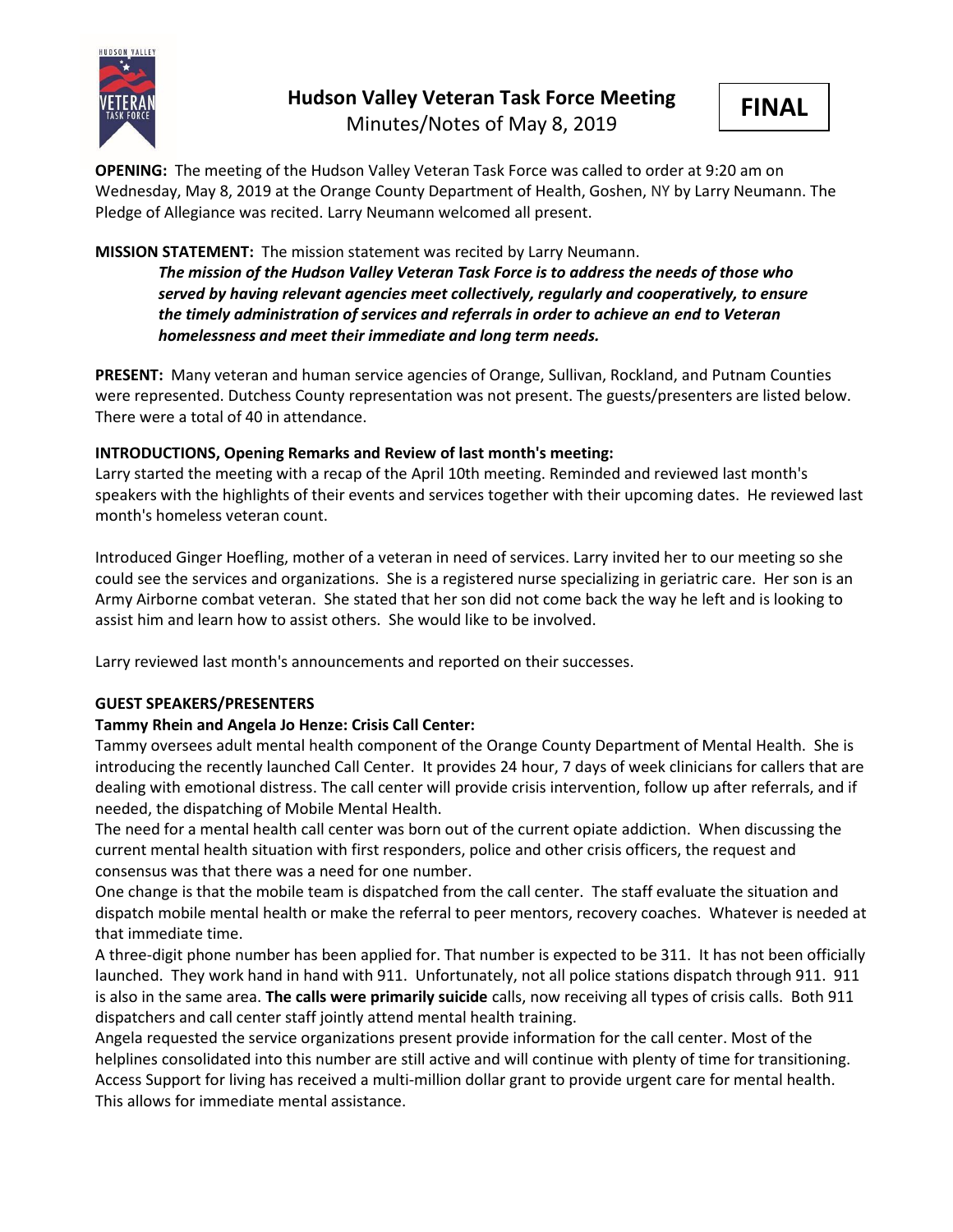*Questions?* Bill Sestrom asked, "How many calls did you get last month?" Answer: 1500. Christian Farrell asked, "How many calls for suicide?" Answer: Approximately 2 per day. The call center is receiving a lot of calls from parents. Questions were answered by Angela Jo Henze.

*Comment*: Larry stated, as you improve the call center, you will get more calls. Waiting for 311 to be up and running to advertise the call center service. When it does, the number of calls is expected to increase significantly.

#### **Maureen Jagos, Dir. Chester Public Library Literacy Grant**

Thank you for the invitation. Ramapo Catskill Library Systems manage all libraries in Hudson Valley. The Literacy grant is a state grant. She would like to re-direct what libraries are about. Libraries are no longer the older librarian hushing everyone. We are community hub. We do have books, but so much more. For instance, their library was the first to have a sensory reading program, and also a food pantry. Chester is having food insecurity issues and they addressed it. Roscoe library rents out fishing poles.

*Question?* Derek Brown asked, are the libraries available for support groups? It depends on each library. Space is limited because of the alternate programs provided by the individual libraries.

The literacy program wants to invite veterans, reach out to provide services for them. In her own family, those who have served don't identify as veterans. The grant can be anywhere from \$200 to \$1500. This would allow for maybe just one speaker or create programs. Whatever they decide it must be linked to literacy (job skills, digital literacy, etc.) It is an open topic and the possibilities are there.

*Questions?* What do you do with the excess books? Not of profit cannot sell books. Can't always take books. Do take a small amount and the ones that cannot be used are given to friends of the library.

#### **Anthony Covington, COO/Exec. VP and Rev. Norman Graves Sr.: B.A.T.S**.

Larry expressed the ever-growing problem of veteran homelessness. Anthony introduced his project as Veteran transitional housing in Sullivan county. They currently have transitional and will be providing a house for permanent housing. Project specifically for veterans.

Go to website for brochure. Born of NBWC ministry, a subsidiary of the BATS program. It started when a parishioner's family wanted to give away a house. The church could not take the house. They created the project and made this specific house for homeless veterans.

Major requirements must be Honorable or other than honorable discharge. We want to make sure the veterans tap into the available benefits. They connect veterans with the county and others provide services. The ultimate goal is to get the veteran into permanent housing. Sometimes the services are not local, so they explore other areas the veteran may want to live, even if in another state.

*Questions?* What is the residency requirement? They do have a couple of residents that are from Orange County. Primarily Sullivan county, but will house veterans of neighboring counties. Do you only take men? currently only men. Do you assist veterans in getting the skills to maintain housing? Every veteran has chores and need to follow the rules which are in place to teach the skills they need to manage their lives. If a veteran presents himself and has an addiction, veteran must be in treatment. The level of care must be managed and at high level functioning.

Nicole Embry of the VA Health Center offered to come out and register veterans for the VA. What is your capacity and what is the average length of stay? 8 weeks, and 6 to 9 months. If they are not able to leave, they waive the time and work with the veteran. The process is long to find housing. Medication? Each veteran in their room have a safe and lock box with both combination and key. Each person is responsible of their own medication.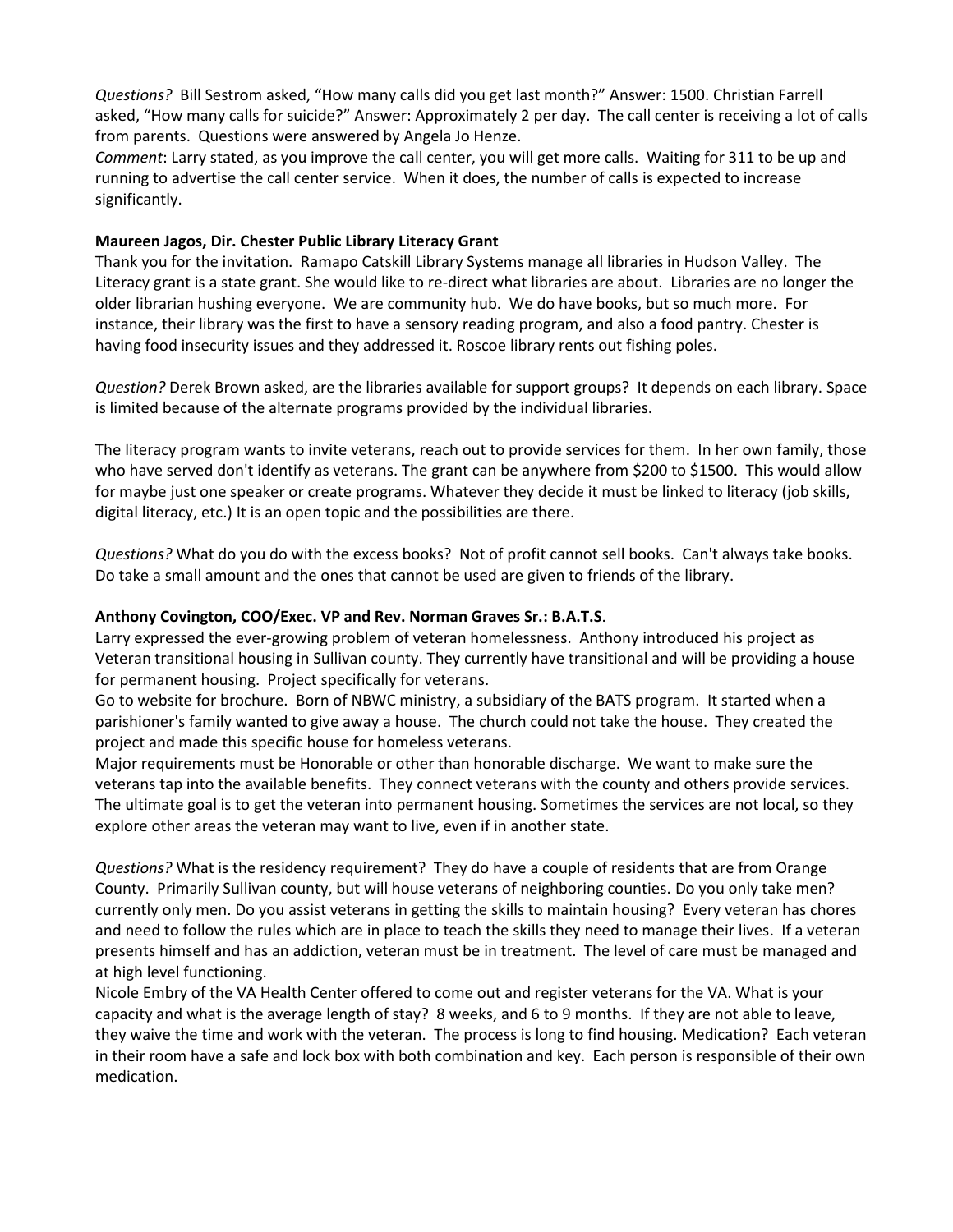They primarily are funded with donations and the county. Five rooms - one room is for the house coordinator with all the amenities and he stays there at night; one handicap room; amenities such as kitchen, washer and dryers, etc. are provided. The resident must provide a portion of food stamps for the household food supply, and they pay for their housing on a sliding scale. It all depends on the amount received by the individual veteran. It is emphasized that the resident must be saving money. Pictures and a video of the house is online. Invited group to see the housing.

WestCOP asked questions in order to make a connection with Sullivan County. They have had difficulty identifying and serving the homeless veterans of that county.

## **SPECIAL ANNOUNCEMENTS:**

Larry introduced and welcomed Kathy Yusuf BS, Military Coordinator, Graduate Programs and Adult Degree Completion of Mt St. Mary College.

**Steve Renna: Committee for Families of War Veterans** (845) 527-2522 or [www.familiesofwarveterans.org](http://www.familiesofwarveterans.org/) . Steve sent a note to clarify the services that they provide. Since they came to the task force to introduce their services they have been overwhelmed with requests. The veterans referred to them must be in financial hardships.

- We are a non-partisan, 501C3 not-for-profit organization based in the greater Hudson Valley area of New York.
- The Committee was founded in 2007 to raise funds for returning veterans, current soldiers, as well as the families of soldiers wounded or killed in combat. We strive to provide maximum assistance when urgent expenses arise related to fundamental needs such as housing, transportation, and food.
- We prefer to work in conjunction with existing veterans organizations, but can also work directly with individuals whose needs are critical and who meet the basic criteria.
- They give consideration to those in most need.

## **Kendal Kless: Boxes for Soldiers**

The care package drive kicks off May 16th Armed Forces Day until the Tuesday after Memorial Day. She would like to request donations, help packing boxes, monetary donations for mailing. They are sending out over 300 boxes this year. Packing will be Tuesday the 28th of May in the evening. The location to be determined. Contact Rob Bowmen (845) 610-5700. The boxes will go to the chaplains to be distributed.

## **Derek Brown, Newburgh Veteran Drug Court**:

Judge Williams, and Lindsey have been doing a great job with the program. There is a graduation on May 15th. Derek's request is to continue to relay message - Judge Williams has been able to relocate cases to the Newburgh court. They work with Justice for our Veterans. We have support groups, trips and one on one mentors. If you run into veterans that need to move on with their lives after a legal infraction please refer them to the program.

#### **TASK FORCE HOMELESS CASES Status: Christine**

2 emergency cases came in last night. A disable veteran with a large emotional support dog. He cannot pay for pet fees at the hotel and the SSVF funds cannot be used for this kind of assistance. The pet fees are \$125 a week. Looking for assistance to pay the next 2 weeks of his pet fees. Angela Jo Henze suggested discretionary funds provided by case workers.

Numbers going up in every county. Trying to explore more housing availability and need the task force's help. It must be affordable housing. Contact Christine with any suggestions.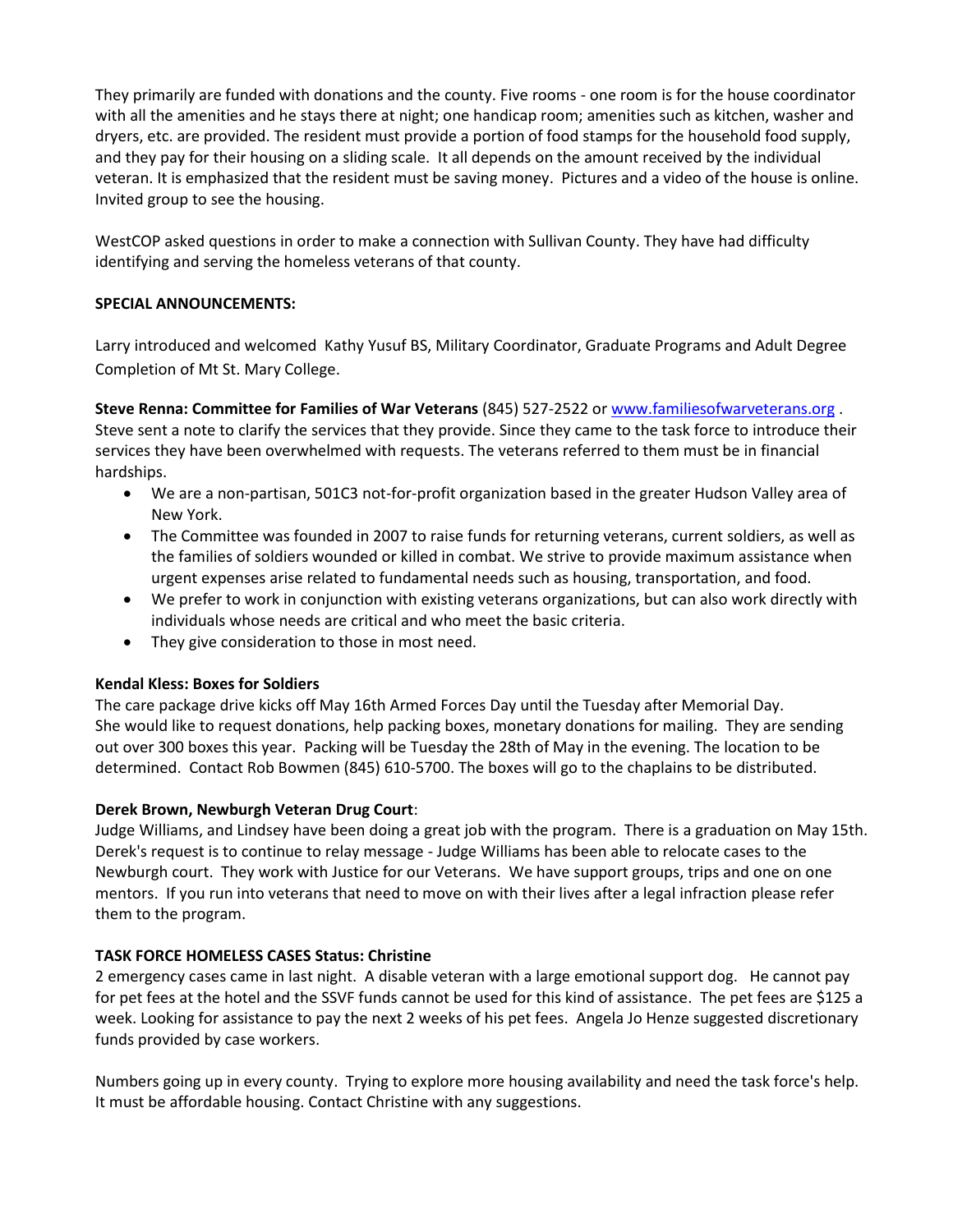# • **WestCOP SSVF: Open/New Case Report**

- o Dutchess 5
- o Orange 16
- o Ulster County -
- o Westchester 43
- o Sullivan 2

Working with many agencies to provide a truer number. There are more homeless than they can identify along. Asking agencies to provide numbers - even if the veteran is not ready to come in, please inform the task force.

# **VETERAN SERVICE AND COUNTY UPDATES:**

- **Dutchess County, excused.** Location is distance prohibited
	- **Vet2Vet: Adam Roche, Program Manager, Vet2Vet Veterans' Peer Services**
- **Orange County**
	- **VSO: Christian Farrell, Director - Orange County Veteran Services**
	- **Vet2Vet: Larry Neumann, Program Coordinator**
		- Revisit Honor Flight Mission #22 great mission. Highlight a 102 year old barber veteran escort 80 yr old.
		- Hospice Veteran Breakfast great event and presentation of their final salute to veterans in their care. Heartwarming presentation.
		- Annual Veteran picnic a lot of community veterans came out, possibly over 100. Rolling Thunder did all the cooking for the event.
		- Remember to partake in the Memorial Day Services
- **Putnam County**
	- **VSO: Karl Rohde, Director, Putnam County Veterans Service Agency**
		- Homeless again. Interview with a veteran. has 2 extra rooms in his residence.
		- Veteran Cooking class at one their local camps. First program like it.
		- Memorial Day invitation to Putnam County for the ceremony. The monument is guarded from 6pm to 6 am. Celebration is 3 days with the opening ceremony on Friday night
	- **Vet2Vet, John Bourges, Program Coordinator**
		- WE have another homeless in jail, but likes to be homeless in New York City
		- Thank their local Rotary club for the cooking class. 15 veterans attended.
		- Provide packages to the armed forces golf outing to raise money \$10 per box
		- Warm line have gotten many calls from Texas and other states. 24 hour helpline is well received.
- **Rockland County**
	- **Vet to Vet: Sharon Bailey - notes read by Larry Neumann**
		- Task Force Meeting the 9th May at 9am
		- Writing Workshop 6:30pm Thursdays
		- Monthly Acupuncture and Social.
		- Weekly on Thursdays- Yoga at Birchwood Center
		- Run for the Rock at Rockland County Community College on June 8.
- **Sullivan County**
	- **VSO: Howie Goldsmith, Coordinator, Sullivan County Veteran Service Agency**
		- 3 veterans escorted to the Honor flight 1 on oxygen, 1 on insulin
		- handing out flags on Memorial Day
		- Traveling Wall coming to Rock Hill Fire Department Sept 11 to 14
- **Office of US Representative Sean Patrick Maloney. excused**